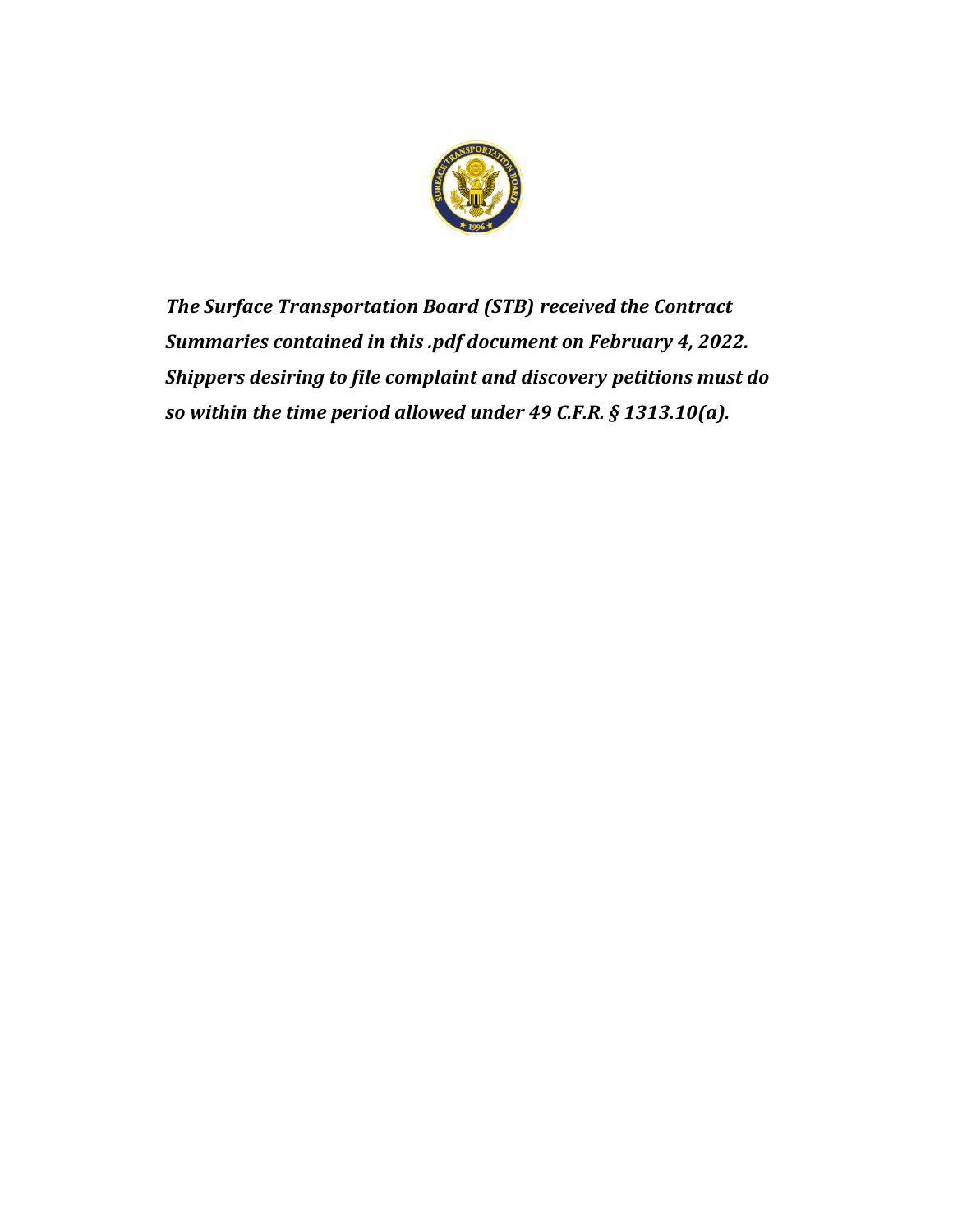**To: Tariffs Branch Issued By:Rae-Anne Sharp**

## **Surface Transportation Board Manager Pricing Services Manager Pricing Services Manager Pricing Services 11 1925 K Street, N.W. Norfolk Southern Corporation** 20 SHORT FORM **Washington, DC 20423-0001 650 West Peachtree Street NW**

| <b>RATE AUTHORITY - NEW</b> |  |
|-----------------------------|--|
|-----------------------------|--|

| <b>RATE AUTHORITY - RENEWALS</b><br>STB   Amendment #   Bureau   Authority   Section Nbr  <br>Previous   Issue Date   Previous   Expiration |      |      |       |     |               |               |            |                       |                       |                                           |                          |                                                         |                                                               |                                                                                                                                                                                                                                                                                                                                                                                                                                                                                                                                                                                                                                                                                                              |                                                                                                                                                                                                                                                                                                                                                                                                    |                                         |                                                                                                                                                                             |                                                                                                                                                                                                                     |                                                     |                                            |                                           |                                    |                                         |
|---------------------------------------------------------------------------------------------------------------------------------------------|------|------|-------|-----|---------------|---------------|------------|-----------------------|-----------------------|-------------------------------------------|--------------------------|---------------------------------------------------------|---------------------------------------------------------------|--------------------------------------------------------------------------------------------------------------------------------------------------------------------------------------------------------------------------------------------------------------------------------------------------------------------------------------------------------------------------------------------------------------------------------------------------------------------------------------------------------------------------------------------------------------------------------------------------------------------------------------------------------------------------------------------------------------|----------------------------------------------------------------------------------------------------------------------------------------------------------------------------------------------------------------------------------------------------------------------------------------------------------------------------------------------------------------------------------------------------|-----------------------------------------|-----------------------------------------------------------------------------------------------------------------------------------------------------------------------------|---------------------------------------------------------------------------------------------------------------------------------------------------------------------------------------------------------------------|-----------------------------------------------------|--------------------------------------------|-------------------------------------------|------------------------------------|-----------------------------------------|
| <b>Contract</b>                                                                                                                             |      |      | Nbr   |     | <b>Series</b> | <b>Series</b> |            | <b>Issue Date</b>     | <b>Date</b>           | <b>Previous</b><br><b>Expiration Date</b> | <b>Effective</b><br>Date | <b>Previous</b><br><b>Effective Date / / Expiration</b> | <b>Effective</b><br><b>Date Change</b><br>$(Y \text{ or } N)$ | Origin                                                                                                                                                                                                                                                                                                                                                                                                                                                                                                                                                                                                                                                                                                       | <b>Previous</b><br>Origin                                                                                                                                                                                                                                                                                                                                                                          | Origin<br>Change<br>$(Y \text{ or } N)$ | <b>Destination</b>                                                                                                                                                          | <b>Previous</b><br><b>Destination</b>                                                                                                                                                                               | <b>Destination</b><br>Change<br>$(Y \text{ or } N)$ | <b>STCC</b>                                | <b>PrevSTC</b>                            | <b>STCC</b><br>$(Y \text{ or } N)$ | <b>SHIPPER</b>                          |
| <b>NS-C-1708</b>                                                                                                                            | - 13 | NSCQ | 17688 |     | A.            |               | 01-24-2022 | 10-12-2021            | 03-31-2022            | 12-31-2021                                | 01-01-2022               | 10-01-2021                                              | $\mathbf{Y}$                                                  | BELLEVUE OH   BELLEVUE OH<br>CHICAGO IL<br>CLAYPOOL IN CLAYPOOL IN<br>FT WAYNE IN FT WAYNE IN<br>GIBSON CITY IL GIBSON CITY II<br>MARION OH                                                                                                                                                                                                                                                                                                                                                                                                                                                                                                                                                                  | CHICAGO IL<br><b>MARION OH</b>                                                                                                                                                                                                                                                                                                                                                                     | N.                                      | HAGERSTMAUGANSV<br>MD                                                                                                                                                       | HAGERSTMAUGANSV<br>MD                                                                                                                                                                                               | N.                                                  | 2092300 SOY-<br>CANOLA<br><b>MEAL/HULL</b> | 2092300 SOY<br>CANOLA<br><b>MEAL/HULL</b> | N                                  | MARTINS<br><b>ELEVATOR</b>              |
| <b>NS-C-1702A</b>                                                                                                                           | - 13 | NSSC | 10913 | - 2 | S.            |               | 01-25-2022 | 12-20-2021            | 03-31-2022            | 03-31-2022                                | 12-20-2021               | 12-20-2021                                              | N.                                                            | ASHVILLE OH   ASHVILLE OH<br>BLISSFIELD MI   BLISSFIELD M<br>CHICAGO IL<br>CLYDE OH<br>DYER OH<br>EDGERTON IN EDGERTON IN<br><b>EDON OH</b><br>FOSTORIA OH   FT WAYNE IN<br>FT WAYNE IN   GRIGGSVILLE<br>GRIGGSVILLE<br>IL HOMER IL<br>KINGSTON OH<br><b>MALDEN IN</b><br>MANSFIELD OH<br>MAUGANSVIL   MD MAUMEE<br>MD MAUMEE   OH MILMINE IL<br>OH MILMINE IL   MONNETTE OH<br>MONNETTE OH MONTPELIER IN<br>MONTPELIER IN MONTPELIER<br><b>MONTPELIER</b><br>OH NEW<br><b>HAVEN IN</b><br>PAYNE OH<br><b>READING MI</b><br>SOUTH<br>MILFORD IN<br>TERRE<br>COUPEE IN<br>THOMASTON<br>CKIN IN<br>TOLEDO OH  <br>WALDO OH<br>WATERLOO IN WHITE PIGEON<br><b>WHITE PIGEON</b><br>- MI<br>WINCHESTER<br>CCET OH | CHICAGO IL<br><b>CLYDE OH</b><br>DYER OH<br><b>FOSTORIA OH</b><br>IL HOMER IL<br>KINGSTON OH<br><b>MALDEN IN</b><br>MANSFIELD OH<br>MAUGANSVIL<br>OH NEW<br>HAVEN IN<br>PAYNE OH<br><b>READING MI</b><br>SOUTH<br><b>MILFORD IN</b><br>TERRE<br><b>COUPEE IN</b><br><b>THOMASTON</b><br><b>CKIN IN</b><br>TOLEDO OH<br>WALDO OH<br><b>WATERLOO IN</b><br><b>MI</b><br><b>WINCHESTER</b><br>CCET OH |                                         | <b>BELLEVUE OH</b><br>DECATUR AL EAST ST   DECATUR AL EAST ST                                                                                                               | BELLEVUE OH<br>LOUIS IL FT WAYNE IN   LOUIS IL FT WAYNE IN                                                                                                                                                          |                                                     | 0114400                                    | 0114400                                   | N                                  | <b>BUNGE NORTH</b><br><b>AMERICA</b>    |
| <b>NS-C-1701H</b>                                                                                                                           |      | NSSC | 13727 | - 9 | Q             | P.            | 01-27-2022 | 08-01-2021 07-31-2022 |                       | 07-31-2022                                | 08-01-2021               | 08-01-2021                                              | N.                                                            | BUFFALO NY BUFFALO NY<br>CHICAGO IL<br>DES MOINES IA DES MOINES IA<br>NEW ORLEANS NEW ORLEANS<br>LA                                                                                                                                                                                                                                                                                                                                                                                                                                                                                                                                                                                                          | CHICAGO IL<br>DECATUR IL DECATUR IL<br>LA                                                                                                                                                                                                                                                                                                                                                          | N                                       | <b>BERWICK PA</b><br><b>BINGHAMTON NY CLAY</b><br><b>VA CONSTITUTION GA</b><br>KATHLEEN GA<br>KIRKWOOD NY LINDE<br>TN LYNCHBURG VA<br>PINEVILLE NC SAYRE<br>WILLIAMSPORT PA | <b>BERWICK PA</b><br><b>BINGHAMTON NY</b><br><b>CONSTITUTION GA</b><br><b>KATHLEEN GA</b><br>KIRKWOOD NY LINDE<br>TN LYNCHBURG VA<br>PINEVILLE NC SAYRE<br>LRWY PA TOWANDA PA LRWY PA TOWANDA PA<br>WILLIAMSPORT PA |                                                     | 2000000 OILS,<br>FOOD PREP                 | 2000000 OILS,<br>FOOD PREP                | <b>N</b>                           | <b>ARCHER DANIELS</b><br><b>MIDLAND</b> |
| <b>NS-C-203M</b>                                                                                                                            |      | NSSC | 16537 | 14  | D             |               | 01-24-2022 |                       | 10-20-2021 03-31-2022 | 12-31-2021                                | 01-01-2022               | 10-01-2021                                              | <b>Y</b>                                                      | <b>ALBION MI</b><br><b>CLYMERS IN</b><br><b>MARION IN</b><br>SOUTH BEND SOUTH BEND<br>IN                                                                                                                                                                                                                                                                                                                                                                                                                                                                                                                                                                                                                     | <b>ALBION MI</b><br><b>CLYMERS IN</b><br><b>MARION IN</b><br>IN                                                                                                                                                                                                                                                                                                                                    | N.                                      | <b>BOWERSVILLE GA</b>                                                                                                                                                       | <b>BOWERSVILLE GA</b>                                                                                                                                                                                               |                                                     | 2030000 DDGS & 2030000 DDGS<br>RELATED     | RELATED                                   |                                    | THE ANDERSONS                           |

| Contract                       | STB Amendment#<br><b>Bureau</b> | <b>Authority Nbr</b> | <b>Section Nbr</b> | <b>Series</b> | <b>Issue Dt</b> | <b>Expiration Dt</b> | <b>Effective Dt</b> | Origin             | <b>Destination</b> | <b>STCC</b>                       | <b>RAILROAD</b>                                                                                                                                                                                                                                                                       | <b>SHIPPER</b> |
|--------------------------------|---------------------------------|----------------------|--------------------|---------------|-----------------|----------------------|---------------------|--------------------|--------------------|-----------------------------------|---------------------------------------------------------------------------------------------------------------------------------------------------------------------------------------------------------------------------------------------------------------------------------------|----------------|
| $\bm{\pi}$<br><b>NS-C-630J</b> | <b>NSSC</b>                     | 82079                |                    |               | 01-28-2022      | 03-31-2022           | 01-01-2022          | <b>DANVILLE IL</b> | <b>LAREDO TX</b>   | <b>2040000 FLOUR &amp; CLEARS</b> | <b>NORFOLK SOUTHERN RAILWAY LAUHOFF/CRETE MILLS</b><br><b>COMPANY AND CONSOLIDATED</b><br><b>SUBSIDIARIES</b><br><b>OOU</b><br>W PEACHTREE ST NW, ATLANTA,<br><b>KANSAS CITY</b><br>GA 30308<br><b>SOUTHERN RAILWAY COMPANY</b><br>427 West 12th Street Kansas<br>City, MO 64121-9335 |                |

## **RATE AUTHORITY DENEWALS**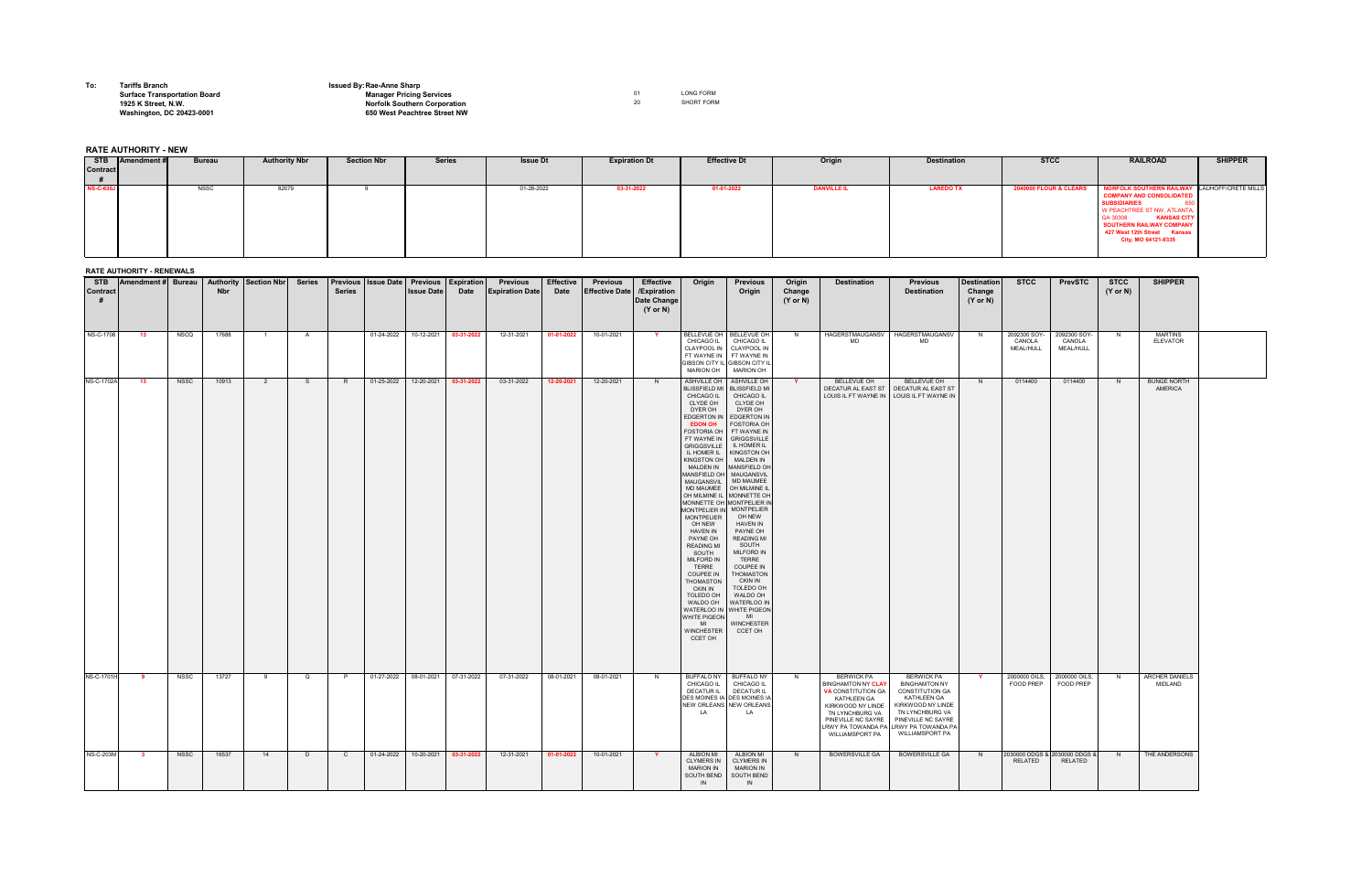| <b>NS-C-203B</b>  | 14              | <b>NSSC</b> | 16537 |                |              |    | 01-24-2022 | 11-30-2021            | 11-30-2022 | 12-31-2021 | 01-01-2022 | 12-01-2021 |          |                                                                                                                                                                                                                                                                                                                                              | ALL POINTS XX ALL POINTS XX                                                                                                                                                                                                                                                                                                                                                                                                                                                                                                                                                                                                                                                                                                                                                                                                                           |          | ALL POINTS XX                                                                                                                                                                                                                                                                         | ALL POINTS XX                                                                                                                                                                                                                                                                                           | - N | 0113300                     | 0113300                     | -N | THE ANDERSONS                   |
|-------------------|-----------------|-------------|-------|----------------|--------------|----|------------|-----------------------|------------|------------|------------|------------|----------|----------------------------------------------------------------------------------------------------------------------------------------------------------------------------------------------------------------------------------------------------------------------------------------------------------------------------------------------|-------------------------------------------------------------------------------------------------------------------------------------------------------------------------------------------------------------------------------------------------------------------------------------------------------------------------------------------------------------------------------------------------------------------------------------------------------------------------------------------------------------------------------------------------------------------------------------------------------------------------------------------------------------------------------------------------------------------------------------------------------------------------------------------------------------------------------------------------------|----------|---------------------------------------------------------------------------------------------------------------------------------------------------------------------------------------------------------------------------------------------------------------------------------------|---------------------------------------------------------------------------------------------------------------------------------------------------------------------------------------------------------------------------------------------------------------------------------------------------------|-----|-----------------------------|-----------------------------|----|---------------------------------|
| <b>NS-C-203D</b>  | 13              | <b>NSSC</b> | 16537 | $\overline{2}$ | S.           |    | 01-24-2022 | 12-09-2021            | 11-30-2022 | 12-31-2021 | 01-01-2022 | 12-01-2021 | <b>Y</b> | TOLEDO<br><b>AIRLINE OH</b><br>TOLEDO OH                                                                                                                                                                                                                                                                                                     | TOLEDO<br>AIRLINE OH<br>TOLEDO OH                                                                                                                                                                                                                                                                                                                                                                                                                                                                                                                                                                                                                                                                                                                                                                                                                     | N        | ALABAMA CITY AL<br><b>BARBER NC CAMP HILL</b><br>KY DECATUR AL<br>FLOWERY BRANCH GA<br><b>GAINESVILLE GA</b><br>LACYMARK FL LORAY<br>NC LOUISVILLE KY                                                                                                                                 | ALABAMA CITY AL<br><b>BARBER NC CAMP HILL</b><br>PA CHATTANOOGA TN   PA CHATTANOOGA TN<br>CHICAGO IL DANVILLE   CHICAGO IL DANVILLE<br>KY DECATUR AL<br>FLOWERY BRANCH GA<br><b>GAINESVILLE GA</b><br>LACYMARK FL LORAY<br>NC LOUISVILLE KY                                                             | N.  | 0113300                     | 0113300                     | N  | THE ANDERSONS                   |
| <b>NS-C-1711B</b> | 10 <sup>1</sup> | NSSC        | 17051 | $\sim$ 4       | H            | G) | 01-28-2022 | 09-28-2021            | 09-30-2022 | 09-30-2022 | 10-01-2021 | 10-01-2021 | N        | CHICAGO IL<br><b>CORINTH MS</b><br>LA                                                                                                                                                                                                                                                                                                        | <b>CHICAGO IL</b><br><b>CORINTH MS</b><br>MERIDIAN MS   MERIDIAN MS<br>NEW ORLEANS NEW ORLEANS<br>LA                                                                                                                                                                                                                                                                                                                                                                                                                                                                                                                                                                                                                                                                                                                                                  | N        | TN CHARLOTTE NC<br><b>DODDVILLE SC</b><br>DORAVILLE GA DOVER<br>DCR DE EAST<br><b>GREENVILLE PA GARY</b><br>IN HERSHEY PA LEOLA<br>PA LITITZ PA<br><b>MORRISTOWN TN</b><br>NEWPORT TN<br>ORRVILLE OH<br>SPARTANBURG SC<br>STUARTS DRAFT VA<br><b>TYNER TN XCLEVELAND</b><br>OH GRP OH | ASHEBORO NC BOYCE   ASHEBORO NC BOYCE<br>TN CHARLOTTE NC<br>DORAVILLE GA DOVER<br>DCR DE EAST<br><b>GREENVILLE PA GARY</b><br>IN HERSHEY PA LEOLA<br>PA LITITZ PA<br><b>MORRISTOWN TN</b><br>NEWPORT TN<br>ORRVILLE OH<br>SPARTANBURG SC<br>STUARTS DRAFT VA<br><b>TYNER TN XCLEVELAND</b><br>OH GRP OH |     | 2062110                     | 2062110                     | N. | <b>CARGILL/CERESTAR</b>         |
| <b>NS-C-1610J</b> |                 | <b>NSSC</b> | 537   | 11             | A            |    | 01-25-2022 | 12-29-2021            | 05-31-2022 | 05-31-2022 | 12-01-2021 | 12-01-2021 | N        | <b>GENEVA FGLK</b><br><b>NY</b>                                                                                                                                                                                                                                                                                                              | <b>GENEVA NY</b>                                                                                                                                                                                                                                                                                                                                                                                                                                                                                                                                                                                                                                                                                                                                                                                                                                      | <b>Y</b> | <b>NEW HAVEN VT</b>                                                                                                                                                                                                                                                                   | NEW HAVEN VT                                                                                                                                                                                                                                                                                            | N,  | 0113700                     | 0113700                     | N. | THE DELONG CO<br><b>INC</b>     |
| <b>NS-C-1898</b>  |                 | NSSC        | 7267  |                |              |    | 01-28-2022 | 08-01-2021            | 03-31-2022 | 09-30-2021 | 10-01-2021 | 07-01-2021 |          | CHICAGO                                                                                                                                                                                                                                                                                                                                      | CHICAGO<br>ASHLAND AVE ASHLAND AVE                                                                                                                                                                                                                                                                                                                                                                                                                                                                                                                                                                                                                                                                                                                                                                                                                    | N.       | CINCINNATI OH                                                                                                                                                                                                                                                                         | <b>CINCINNATI OH</b>                                                                                                                                                                                                                                                                                    | N   | 2000000 OILS,<br>FOOD PREP. | 2000000 OILS,<br>FOOD PREP. | N. | SOUTH CHICAGO<br><b>PACKING</b> |
| NS-C-1925         | - 3             | <b>NSSC</b> | 7630  |                | $\mathbf{C}$ |    | 01-25-2022 | 11-04-2021            | 02-28-2022 | 12-31-2021 | 09-01-2021 | 09-01-2021 |          |                                                                                                                                                                                                                                                                                                                                              | BONAIRE GA   BONAIRE GA<br>DAVISBORO GA DAVISBORO GA<br>DAWSON GA   DAWSON GA<br>OOSTANAULA OOSTANAULA<br>GA SYLVANIA GA SYLVANIA<br>GA WRENS GA GA WRENS GA                                                                                                                                                                                                                                                                                                                                                                                                                                                                                                                                                                                                                                                                                          | N.       | ATLANTA GA<br>CHATTANOOGA TN<br>MONETTA SC<br>OAKWOOD GA                                                                                                                                                                                                                              | ATLANTA GA<br>CHATTANOOGA TN<br>MONETTA SC<br>OAKWOOD GA                                                                                                                                                                                                                                                | N.  | 0113200                     | 0113200                     | -N | AGROWSTAR/MILNE<br>R            |
| <b>NS-C-1928</b>  |                 | NSSC        | 7643  | $\blacksquare$ | A.           |    | 01-25-2022 | 09-28-2021            | 03-30-2022 | 12-31-2021 | 01-01-2022 | 09-01-2021 | <b>Y</b> | <b>NY</b>                                                                                                                                                                                                                                                                                                                                    | GENEVA FGLK GENEVA FGLK<br>NY                                                                                                                                                                                                                                                                                                                                                                                                                                                                                                                                                                                                                                                                                                                                                                                                                         | N.       | NEW HAVEN VT                                                                                                                                                                                                                                                                          | NEW HAVEN VT                                                                                                                                                                                                                                                                                            | N.  | 0113200                     | 0113200                     | N. | THE DELONG CO<br><b>INC</b>     |
| NS-C-1920         | $\overline{4}$  | NSSC        | 7685  | $\sim$ 1       | D            | C. |            | 01-25-2022 01-20-2022 | 02-28-2022 | 01-31-2022 | 11-01-2021 | 11-01-2021 | <b>Y</b> | CORINTH MS<br><b>MARTIN TN</b>                                                                                                                                                                                                                                                                                                               | <b>CORINTH MS</b><br><b>MARTIN TN</b>                                                                                                                                                                                                                                                                                                                                                                                                                                                                                                                                                                                                                                                                                                                                                                                                                 | N.       | <b>BRANCH GA</b><br><b>GAINESVILLE GA</b><br>ORANGEBURG SC<br>VALDOSTA GA                                                                                                                                                                                                             | DECATUR AL FLOWERY DECATUR AL FLOWERY<br><b>BRANCH GA</b><br><b>GAINESVILLE GA</b><br>ORANGEBURG SC<br>VALDOSTA GA                                                                                                                                                                                      | N   | 0113200                     | 0113200                     | N. | <b>GAVILON</b>                  |
| <b>NS-C-1932A</b> | - 5             | NSSC        | 7692  | $\overline{2}$ | <b>E</b>     | D  | 01-27-2022 | 01-19-2022            | 03-30-2022 | 03-30-2022 | 11-20-2021 | 11-20-2021 | N.       | KINGSTON OH LATTY OH<br>OTTAWA LAKE PEORIA IL<br>HILL IA RABER   RED KEY IN<br>SCIRCLEVILL IN IN SOUTH<br>IN SOUTH  <br>MILFORD IN  <br>SPRINGFIELD<br>OH ST LOUIS<br>MO SUNBURY  <br>IL TERRE<br><b>CKIN IN TIPTON</b><br>IN TOLEDO OH<br>TRURO OH<br>WALDO OH<br><b>WELLSBORO IN</b><br>WHITE PIGEON<br>MI<br><b>WINCHESTER</b><br>CCET OH | BEAVERDAM BEAVERDAM<br>OH CLYDE OH   OH CLYDE OH<br>COLUMBUS OH COLUMBUS OH<br><b>DELTA OH EDGERTON IN</b><br>EDGERTON IN   KINGSTON OH<br>LATTY OH   MONTPELIER<br><b>MANSFIELD OH OH NAPLES IL</b><br>MONTPELIER NEW HAVEN IN<br>OH NAPLES IL   OAKVILLE IN<br>NEW HAVEN IN OTTAWA LAKE<br>OAKVILLE IN   MI PAYNE OH<br>MI PAYNE OH   PETTISVILLE<br>PEORIA IL   OH PLEASANT<br>PETTISVILLE   HILL IA RABER<br>OH PLEASANT   IN READING MI<br>IN READING MI SCIRCLEVILL IN<br>RED KEY IN SIDNEY IL SIMS<br>SIDNEY IL SIMS MILFORD IN<br>SPRINGFIELD<br>OH ST LOUIS<br>MO SUNBURY<br><b>IL TERRE</b><br><b>COUPEE IN</b><br>THOMASTON<br>COUPEE IN CKIN IN TIPTON<br>THOMASTON   IN TOLEDO OH<br>TRURO OH<br>WALDO OH<br><b>WATERLOO IN</b><br>WAWAKA IN<br>WATERLOO IN WELLSBORO IN<br>WAWAKA IN WHITE PIGEON<br>MI<br><b>WINCHESTER</b><br>CCET OH | <b>Y</b> | <b>ELKIN NC</b>                                                                                                                                                                                                                                                                       | <b>ELKIN NC</b>                                                                                                                                                                                                                                                                                         | N   | 0113200                     | 0113200                     | N. | <b>WAYNE FARMS LLC</b>          |